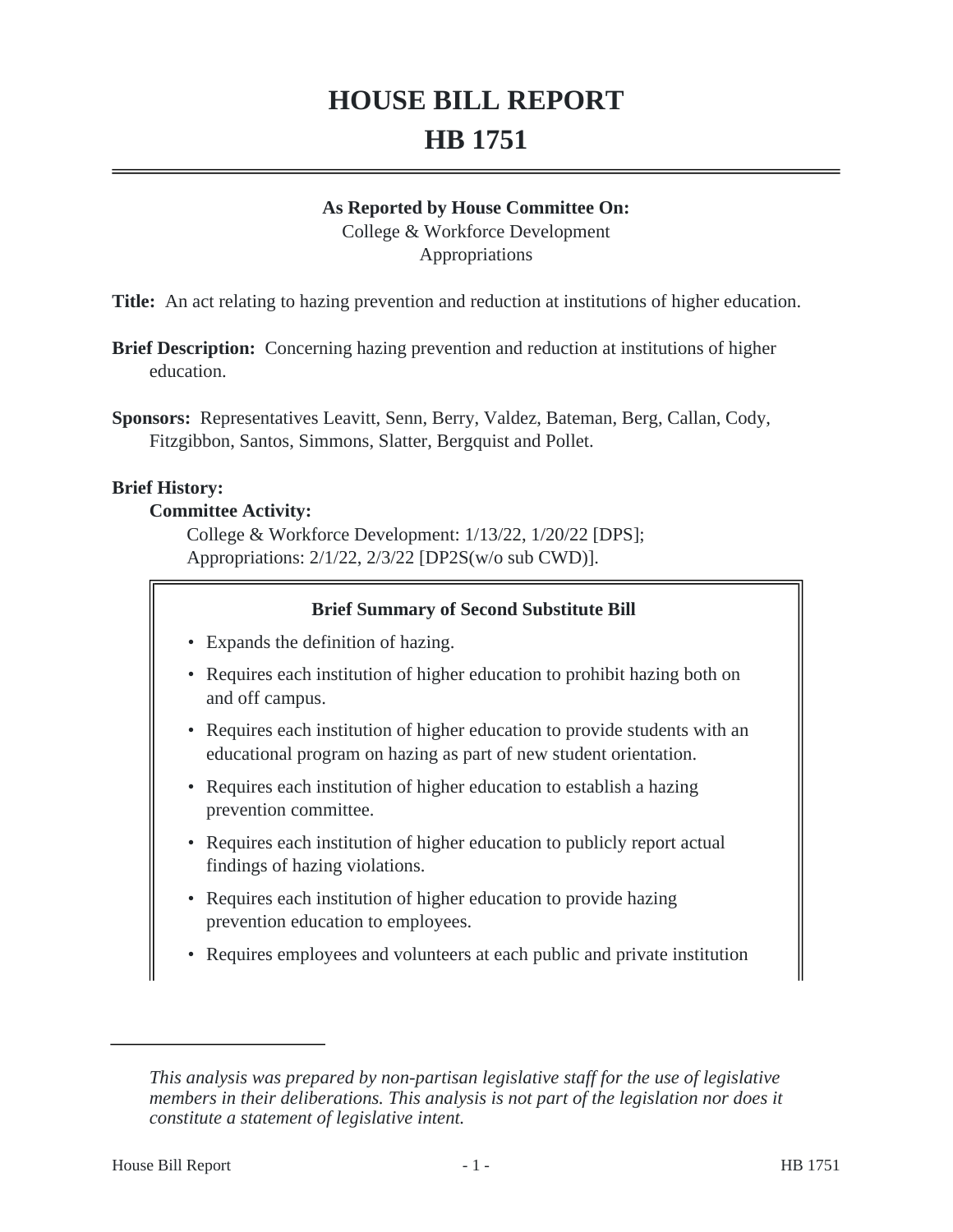of higher education to report occurrences of hazing to a designated authority at the institution.

- Prohibits a person reporting hazing at an institution of higher education from being sanctioned for hazing unless the person is directly involved in the reported act.
- Requires social fraternity and sorority organizations to notify an institution before opening or reopening a local chapter, to notify the institution when it implements a hazing investigation, and to certify to the institution that all of the organization's websites contain a full list of hazing violations against the local chapter within the last five years.

#### **HOUSE COMMITTEE ON COLLEGE & WORKFORCE DEVELOPMENT**

**Majority Report:** The substitute bill be substituted therefor and the substitute bill do pass. Signed by 13 members: Representatives Slatter, Chair; Entenman, Vice Chair; Leavitt, Vice Chair; Chambers, Ranking Minority Member; Jacobsen, Assistant Ranking Minority Member; Chandler, Hansen, Hoff, Kraft, Paul, Pollet, Sells and Sutherland.

**Staff:** Elizabeth Allison (786-7129).

#### **Background:**

The definition of hazing includes any method of initiation into a student organization or living group that causes bodily danger or physical harm, or serious mental or emotional harm to a person attending a public or private institution of higher education or any other postsecondary educational institution.

Hazing is prohibited at public and private institutions of higher education or any other postsecondary educational institution in Washington. A person who participates in hazing forfeits any entitlement to state-funded grants, scholarships, or awards for a period of time determined by the institution, and any organization, association, or student living group that knowingly permits hazing is deprived of any official recognition or approval granted by the institution.

## **Summary of Substitute Bill:**

#### Hazing Definition.

The definition of hazing is expanded to apply to athletic teams in addition to student organizations and living groups. It includes any act committed as part of a person's recruitment, pledging, admission into, or affiliation with an athletic team, student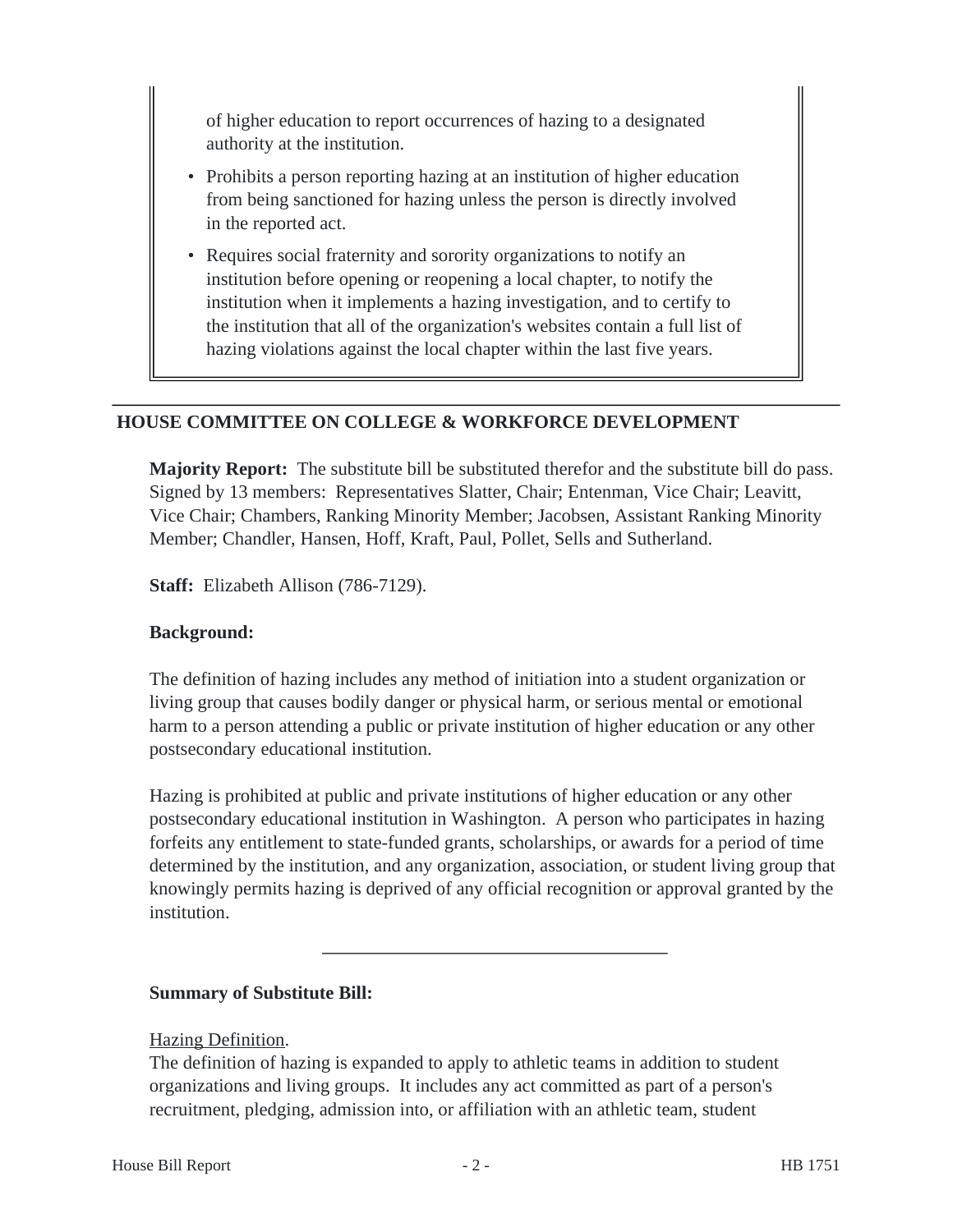organization, or living group in addition to initiation into such groups. The definition specifies that causing, directing, coercing, or forcing a person to consume any food, liquid, alcohol, drug, or other substance which subjects the person to risk of harm, regardless of the person's willingness to participate, is considered hazing.

## Hazing Violations Report and Webpage.

Public and private institutions of higher education (institutions) must prohibit hazing both on and off campus in their codes of conduct. Beginning with the fall 2022 academic term, each institution must provide students with an educational program on hazing and the dangers of hazing, as well as the institution's prohibition on hazing, as part of new student orientation. The educational program must be posted on each institution's public website for parents, legal guardians, and volunteers.

Beginning with the 2022-2023 academic year, each institution must maintain and publicly report actual findings of hazing violations by any student organization, athletic team, or living group. Hazing violations include violations of the institution's code of conduct, antihazing policies, or state or federal laws relating to hazing or offenses related to alcohol, drugs, or sexual or physical assault. The report must include:

- the name of the student organization, athletic team, or living group;
- the date the investigation was initiated;
- the date on which the investigation ended with a finding that a violation occurred;
- a description of the incident;
- the details of the sanctions imposed; and
- the date the student organization, athletic team, or living group was charged with a violation.

The report must not include include any personal or identifying information of individual students and is subject to the requirements of the federal Family Education Rights and Privacy Act (FERPA). Institutions must maintain reports for five years and post them on their respective websites 45 calendar days before the start of the fall academic term and 10 days before the start of all other academic terms.

## Duty to Report Hazing.

Beginning in the fall 2022 academic term, each institution must provide hazing prevention education to each employee at the institution, either in person or electronically. The training must be provided annually for each employee and before the start of the next academic term for new employees. Employees and volunteers who have witnessed hazing or have reasonable cause to believe that hazing has or will occur must report such information to a designated authority at the institution. A person reporting hazing in good faith may not be sanctioned or punished for hazing unless the person is directly engaged in the planning, directing, or act of hazing reported. A person is not prohibited from independently reporting hazing or suspected hazing activity to law enforcement.

An employee is a person who is receiving wages from the institution and is in a position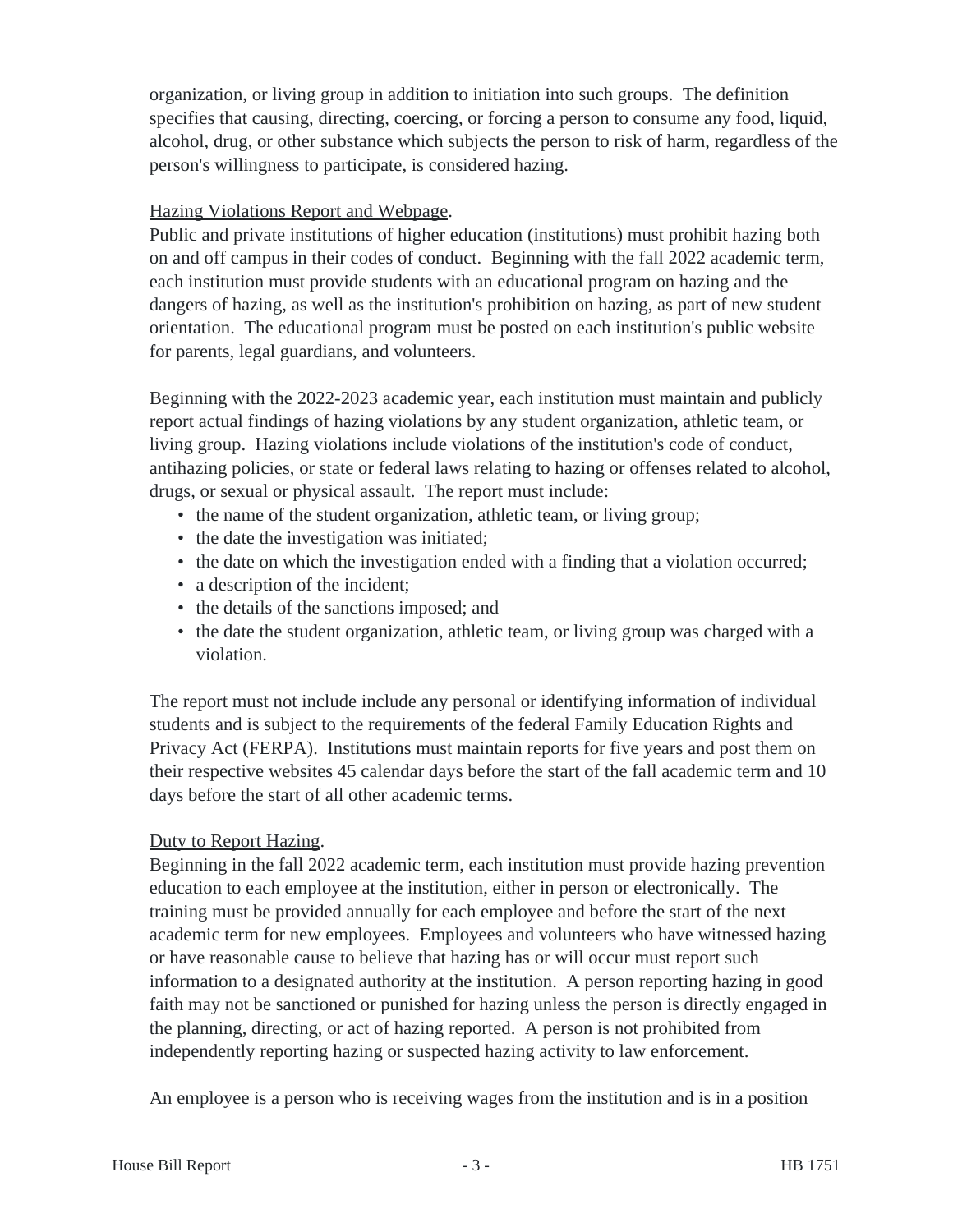with direct ongoing contact with students in a supervisory role or position of authority. The definition of employee does not include confidential employees or a person employed as medical staff unless the person has a supervisory role or position of authority over students.

## Social Fraternity and Sorority Organizations.

Social fraternity and sorority organizations (organizations) must notify institutions before chartering, rechartering, opening, or reopening a local chapter at the institution and must notify the institution when the organization instigates a hazing investigation of a local chapter. Beginning in the 2022 fall academic term, organizations seeking to obtain or maintain registration with any institution in Washington must certify in writing and provide weblinks that any websites owned by the organization contain a full list for the previous five years of all hazing violations of policies, state or federal laws, or the institution's code of conduct against the local chapter. If an organization does not comply with these requirements, the organization will automatically lose recognition at the institution until it comes into compliance.

## **Substitute Bill Compared to Original Bill:**

The substitute bill requires the educational training provided to students to be part of new student orientation and requires the training to be posted on the institution's websites for parents, guardians, and volunteers. Institutions are not required to verify students' attendance at the hazing educational program, and student organizations, athletic teams, and living groups are not prohibited from initiating students who have not completed the educational program. Institutions are not required to post active hazing investigations on their websites. Employee is defined for purposes of hazing prevention education and the duty to report. The duty to report does not apply to confidential employees.

# **Appropriation:** None.

**Fiscal Note:** Available. New fiscal note requested on January 21, 2022.

**Effective Date of Substitute Bill:** The bill takes effect 90 days after adjournment of the session in which the bill is passed.

# **Staff Summary of Public Testimony:**

(In support) According to statistics, 55 percent of students reported experiencing hazing and up to 95 percent of hazing goes unreported. Hazing happens in many institutions, from the military to the workforce and on college campuses across many groups. It affects students in marching bands and athletic teams across public and private institutions. The current system to prevent hazing is failing and we need to work together to improve it. Hazing activity often includes people who have little understanding of the consequences, and parents are often unaware of unregistered groups. Organizational change is key to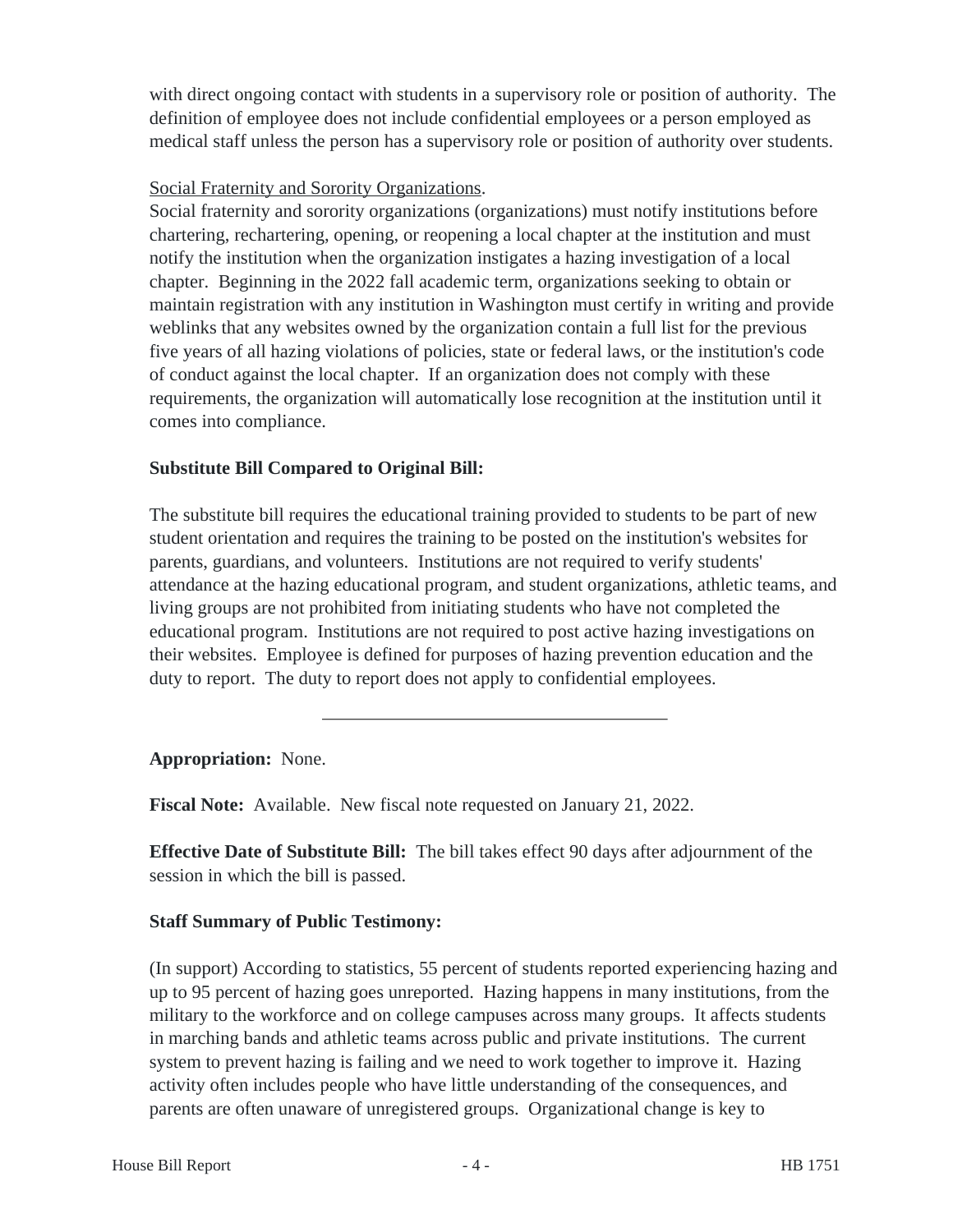addressing this problem, and education is critical to keeping the public safe. The beneficiaries of this policy include parents, students, community members, law enforcement agencies, institutions, and finally, family. This bill is about two policies: transparency and education. It updates and clarifies the definition of hazing and increases education for students, parents, employees, and volunteers, and would require transparency about federal, state, and institutional hazing violations. A fraternity at Washington State University had a history of hazing, drug, and alcohol violations and was investigated by its national organization. Making this information known to the public will make it safer for young people wanting to join organizations by allowing them to make informed decisions. It has been nearly 30 years since any updates were made to Washington's hazing law. More hazing deaths will occur until colleges make changes that make it clear that hazing is unacceptable. This bill is an opportunity for Washington to be a national leader in hazing prevention. The information required in the bill can help parents and students who are first generation immigrants who face additional language and culture-related needs. The community and technical colleges are supportive of the preventative approach but will need to update their codes for procedures regarding alcohol, drug, sexual, and physical assault and disciplinary actions against groups. Some fraternities and sororities are located off campus. The Clery Act requires institutions to report crimes, but there isn't a way for students and parents to know which fraternity or sorority is safe because there is no law requiring public reporting of hazing. This bill will bring hazing out of the shadows.

There is concern about institutions posting active investigations rather than findings. There are questions on how to hold Greek systems accountable and what constitutes a group or club. The reporting requirement in the bill does not include an exception for confidential advocates. The bill may unintentionally discourage student organizations from registering.

(Opposed) None.

## **Persons Testifying:**

Representative Mari Leavitt, prime sponsor; Jolayne Houtz; Hector Martinez; William Carlson; Justin Stern, Saint Martin's University; Joe Holliday, Washington State Board for Community and Technical Colleges; Chio Flores, Wenatchee Valley College; Kathleen Wiant; Brian Patrick and Alexander Pan, Associated Students of Washington State University; Gary Jenkins, Pullman Police Department; Cindy Whiteside; Shea Hamilton, Independent Colleges of Washington; David Buri, Eastern Washington University; Morgan Hickel, University of Washington; and Robert Embrey.

**Persons Signed In To Testify But Not Testifying:** None.

# **HOUSE COMMITTEE ON APPROPRIATIONS**

**Majority Report:** The second substitute bill be substituted therefor and the second substitute bill do pass and do not pass the substitute bill by Committee on College  $\&$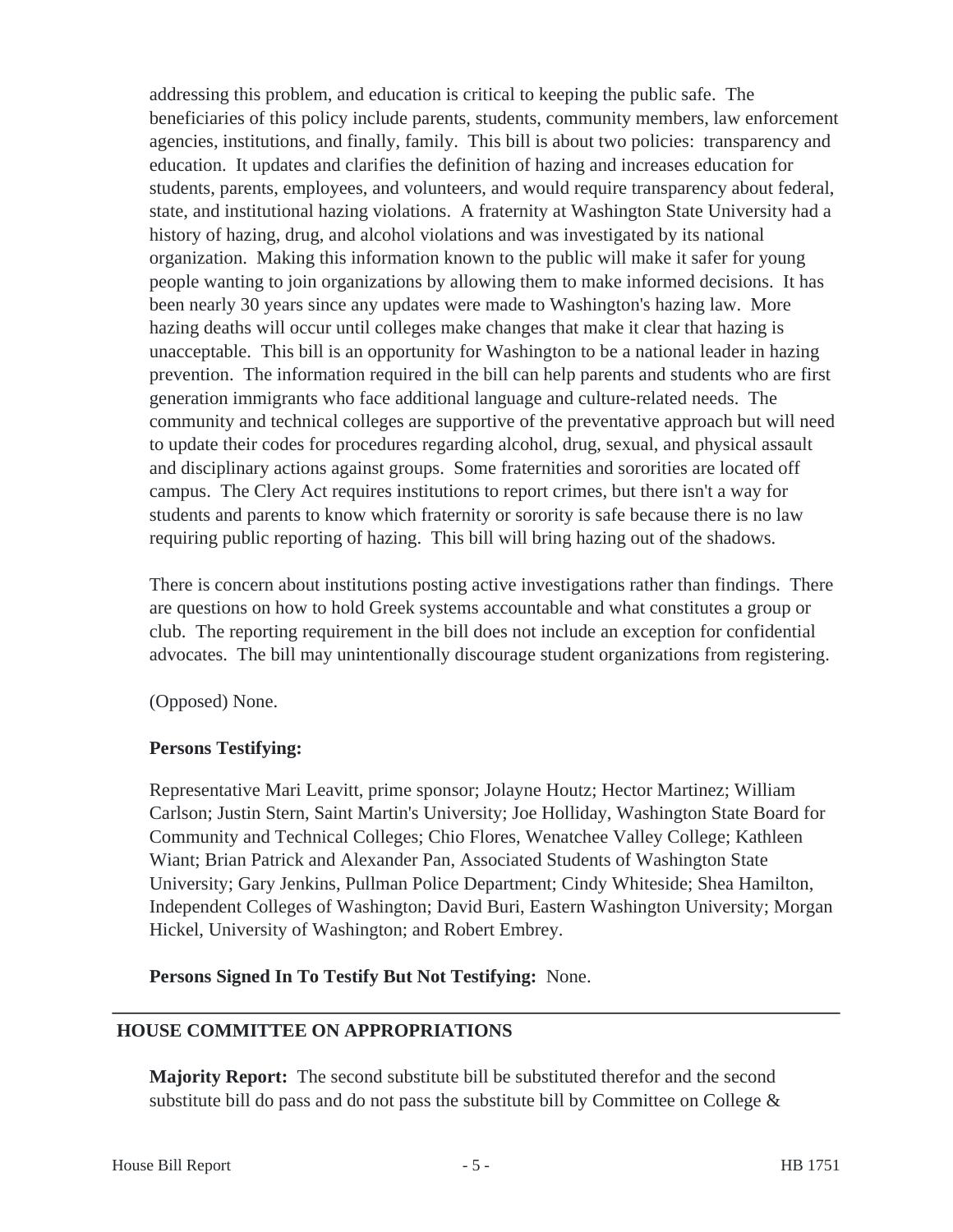Workforce Development. Signed by 32 members: Representatives Ormsby, Chair; Bergquist, Vice Chair; Gregerson, Vice Chair; Macri, Vice Chair; Stokesbary, Ranking Minority Member; Chambers, Assistant Ranking Minority Member; Corry, Assistant Ranking Minority Member; MacEwen, Assistant Ranking Minority Member; Boehnke, Chandler, Chopp, Cody, Dolan, Dye, Fitzgibbon, Frame, Hansen, Harris, Hoff, Jacobsen, Johnson, J., Lekanoff, Pollet, Rude, Ryu, Schmick, Senn, Springer, Steele, Stonier, Sullivan and Tharinger.

**Staff:** Kate Henry (786-7349).

## **Summary of Recommendation of Committee On Appropriations Compared to Recommendation of Committee On College & Workforce Development:**

Each institution of higher education is required to establish a hazing prevention committee to promote and address hazing prevention and establishes the composition of the committee. A null and void clause was added, making the bill null and void unless funded in the budget.

## **Appropriation:** None.

**Fiscal Note:** Available. New fiscal note requested on February 7, 2022.

**Effective Date of Second Substitute Bill:** The bill takes effect 90 days after adjournment of the session in which the bill is passed. However, the bill is null and void unless funded in the budget.

# **Staff Summary of Public Testimony:**

(In support) This bill is about two policies: transparency and education. It will require institutions to prohibit hazing on and off campus and be transparent for colleges students and their parents. To achieve core values, social groups do not need to include hazing. There is no transparency of hazing incidents or preventative education. Public reporting will bring hazing out of the shadows. If hazing does occur, this bill will ensure that a thorough investigation will take place. This bill has not been easy, but often the important or most impactful bills are not easy. The fiscal note is what the four-year sector believes the bill will cost, so it is not just checking a box.

(Opposed) None.

**Persons Testifying:** David Buri, Council of Presidents; Joseph Gabriel Burke, Associated Students of Central Washington University; Gary Jenkins, Pullman Police Department; Jolayne Houtz; Joe Holliday, State Board of Community and Technical Colleges; and Estela Navarro, Associated Students of Washington State University—Pullman.